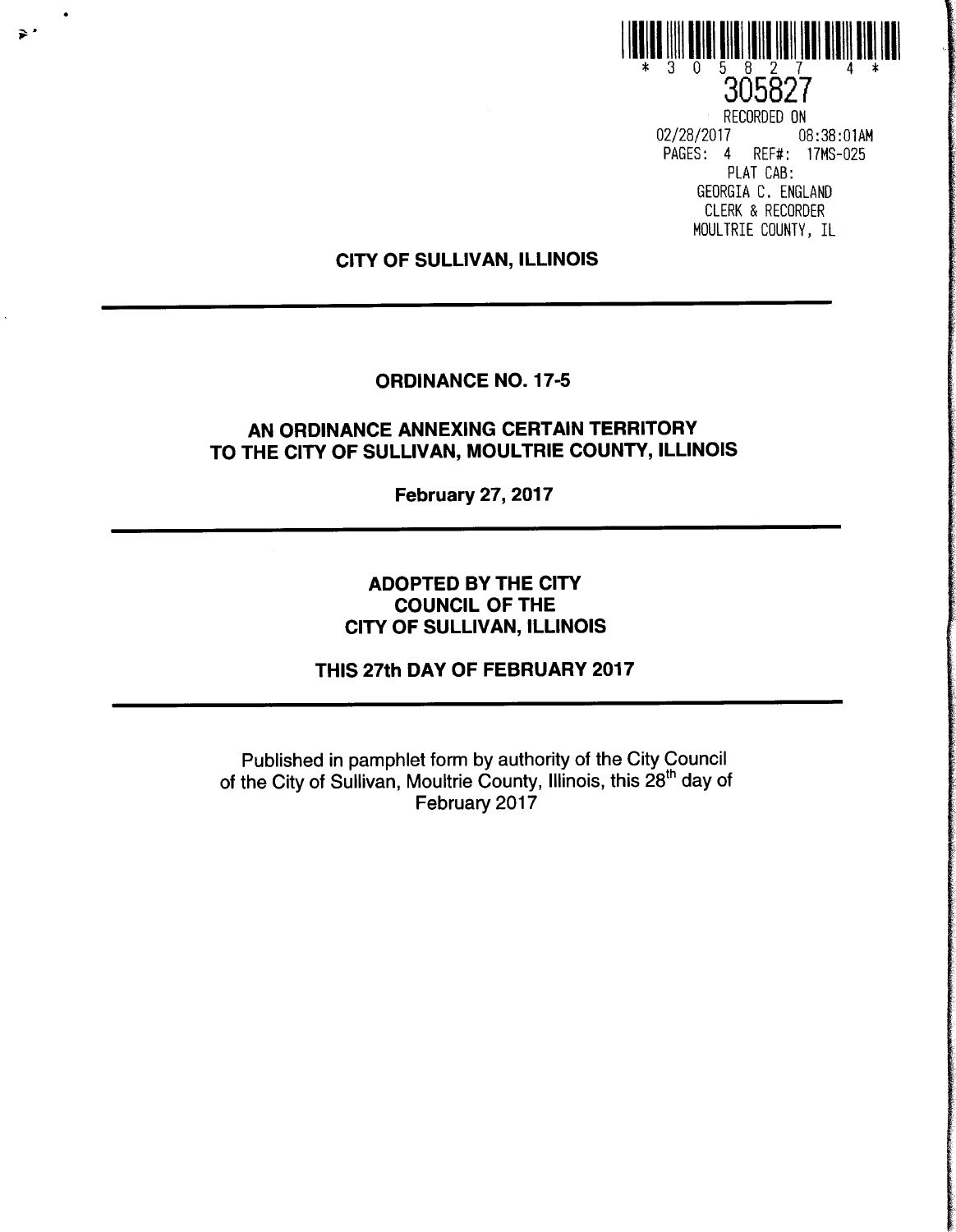#### ORDINANCE 17-5

## AN ORDINANCE ANNEXING CERTAIN TERRITORY TO THE CITY OF SULLIVAN, MOULTRIE COUNTY, ILLINOIS

WHEREAS, a written petition signed by the legal owner of record of the tract of real estate hereinafter described has been filed with the City Clerk of the City of Sullivan, Moultrie County, Illinois, requesting that said territory be annexed to the City of Sullivan; and,

WHEREAS, the Petitioner is the only elector residing within the said territory; and,

WHEREAS, the said territory is not within the corporate limits of any municipality but is contiguous to the City of Sullivan; and,

WHEREAS, all petitions, documents, and other necessary legal requirements are in full compliance with the statutes of the State of Illinois, specifically 65 ILCS 5/7-1-8 of the Illinois Municipal Code of the State of Illinois as amended; and,

WHEREAS, it is in the best interest of the City of Sullivan that said territory be annexed thereto,

NOW, THEREFORE, BE IT ORDAINED BY THE CITY COUNCIL OF THE CITY OF SULLIVAN, MOULTRIE COUNTY, ILLINOIS, AS FOLLOWS:

Section 1: THAT the following described territory:

THE WEST FIVE ACRES OF THE SOUTHWEST QUARTER OF THE NORTHEAST QUARTER OF SECTION ONE, TOWNSHIP THIRTEEN NORTH, RANGE FIVE EAST OF THE THIRD PRINCIPAL MERIDIAN, MOULTRIE COUNTY, ILLINOIS, EXCEPT BEGINNING AT THE SOUTHWEST CORNER OF THE SOUTHWEST QUARTER OF THE NORTHEAST QUARTER OF SAID SECTION ONE, THENCE EAST 105.0 FEET; THENCE NORTH 237.5 FEET; THENCE WEST 105.0 FEET; THENCE SOUTH 232.0 FEET TO THE PLACE OF BEGINNING.

being indicated on an accurate map of the annexed territory, (which is appended to and made a part of this Ordinance) is hereby annexed to the City of Sullivan, Moultrie County, Illinois.

Section 2: THAT the City Clerk is hereby directed to record with the Recorder and to file with the County Clerk a certified copy of this Ordinance, together with an accurate map of the territory annexed appended to said Ordinance.

Section 3: THAT this Ordinance shall be in full force and effect from and after its passage, approval, and publication in pamphlet form as provided by law.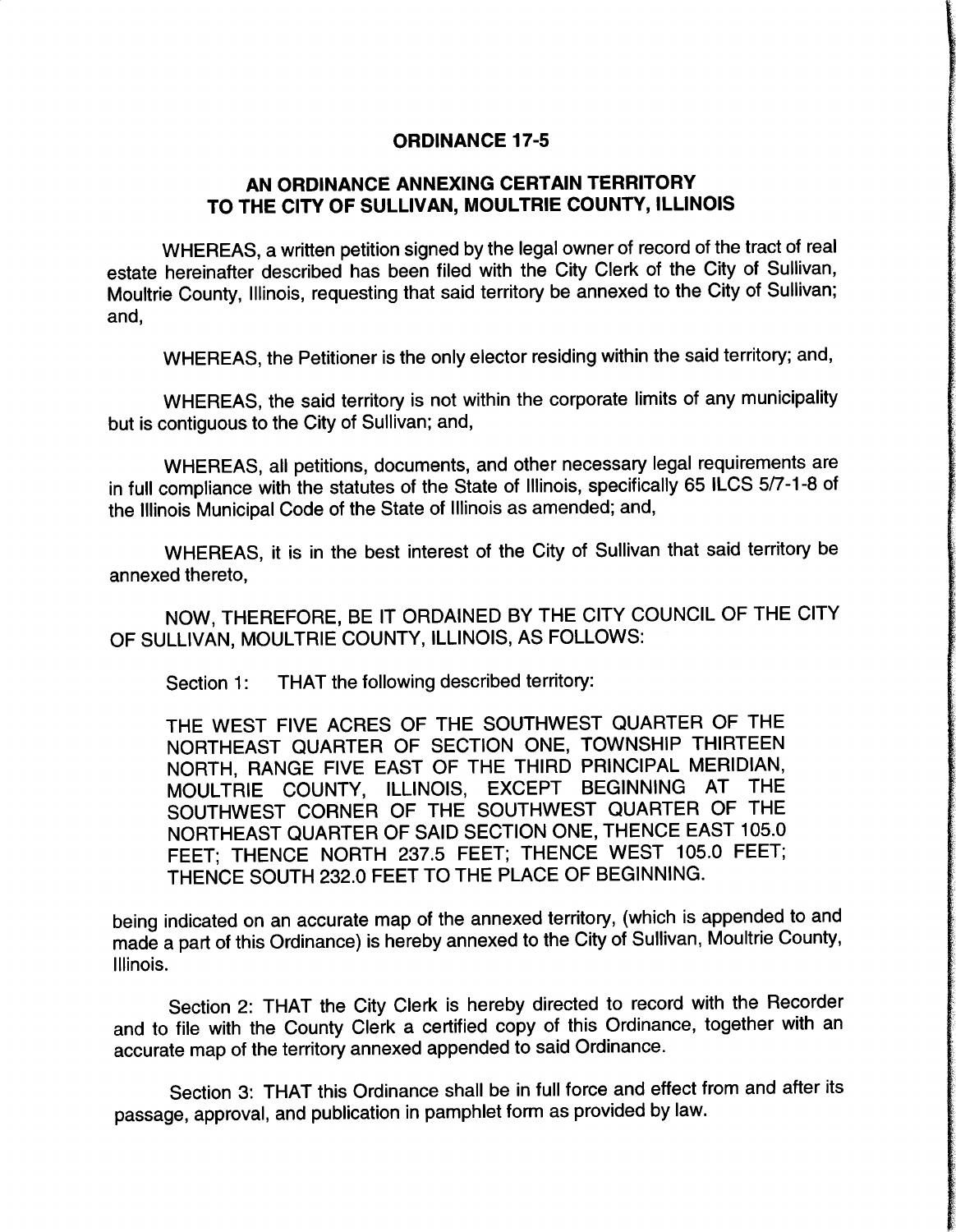AYES: NAYS: ABSENT:

PASSED and APPROVED this 27<sup>th</sup> day of February 2017.

ann Y. SHORT, Mayor

ATTEST:

Monte a.

**MONTE JOHNSON, City Clerk** 

STATE OF ILLINOIS

COUNTY OF MOULTRIE

#### **CERTIFICATE**

I, MONTE JOHNSON, certify that <sup>I</sup> am the duly appointed and acting City Clerk of the City of Sullivan, Moultrie County, Illinois.

<sup>I</sup> further certify that on February 27, 2017, the Corporate Authorities of said municipality passed and approved Ordinance No. 17-5, entitled AN ORDINANCE ANNEXING CERTAIN TERRITORY TO THE CITY OF SULLIVAN, MOULTRIE COUNTY, ILLINOIS.

February 2017.

DATED at Sullivan, Moultrie County, Illinois, this  $27<sup>th</sup>$  day of

Monte a. Johnson